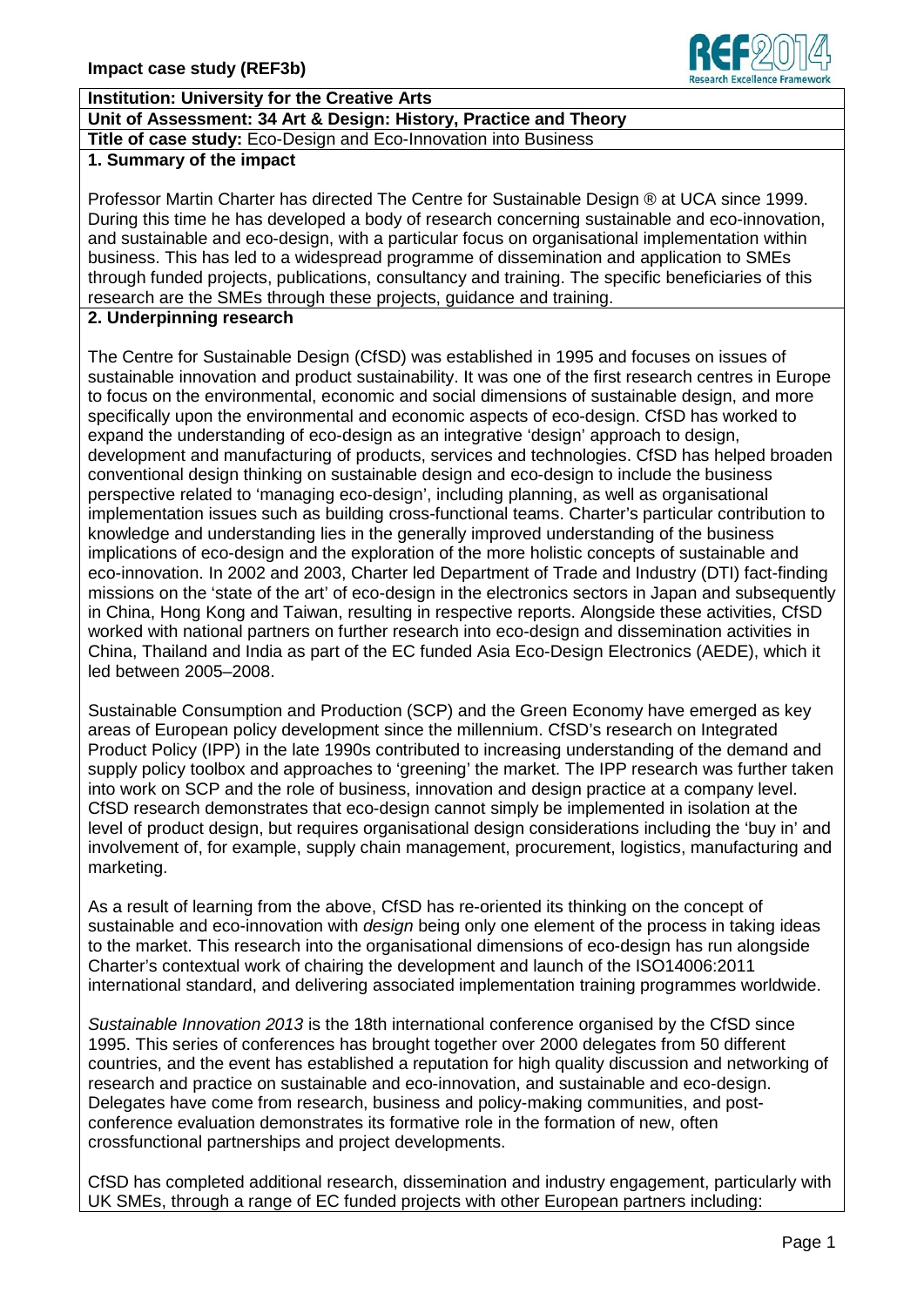

- SUSCIN: Sustainable Supply Chain through Innovation £407K ERDF (2009–12*)*
- ECOMIND: Environmental Market and Innovation Development €365K Interreg IV A North Seas (2008–11)
- FUSION: €362K Interreg IV A North Seas (2012–14).

Charter's research has led to his membership of two EC Joint Research Council led Foresight programmes exploring the Industrial Landscape Vision (ILV) for European manufacturing in 2025 and Eco-innovation/Eco-industries in 2035.

#### **3. References to the research**

- Charter, M., Clark, T., 'Product Sustainability: Organisational Considerations', *International Journal of Product Development*, Interscience Publishers, Vol. 6 No. 3–4, 2008, pp. 251–275 ISSN1477-9056 (**REF2014**)
- Tukker, A., Emmert, S., Charter, M., 'Fostering Change to Sustainable Consumption and Production: An Evidence Based Review', *Journal of Cleaner Production*, Vol. 16 Issue 11, July 2008, pp. 1218–1225, ISSN 0959-6526
- Tukker, A., Charter, M., Haag, E., Vercalsteren, A., Wiedman, T., 'Eco-Design: The State of implementation in Europe – Conclusions of a State of the Art Study for IPTS', *Journal of Sustainable Product Design*, Springer, Vol. 1 Issue 3, 2001, pp. 147–161
- Charter, M., Tischner, U. (eds.), *Sustainable Solutions: Developing Products and Services for the Future*, Greenleaf Publshing, 2001, ISBN 978-1-874719-36-6
- *Eco-design: European State of the Art*, A European Science and Technology Observatory (ESTO) project report prepared by A. Tukker and P. Eder based on project contributions including M. Charter (2000)
- Charter, M., Clements, V., Cheng, I., Di Nardo, L., (ESF Report) *The European Social Fund: Sustainable Development and Eco-technologies* (2010) (**REF2014**)
- Charter, M., Gray, C., Clark, T., Woolman, T., 'Review: The Role of Business in Realising Sustainable Consumption and Production' in A. Tukker, M. Charter et al (eds.) *System Innovation for Sustainability 1: Perspectives on Radical Changes to Sustainable Consumption and Production*, Greenleaf Publishing, 2008 **(REF2014)**

#### **4. Details of the impact**

The details of impact are drawn primarily from two distinct yet related projects led by Charter. The first is the consolidation of his research and expertise through his convening of the ISO panel for Eco-Design, and subsequently his leadership of *Sustainable Supply Chains through Innovation*, a collaborative project funded by the Department of Communities and Local Government with the aim of transferring knowledge of eco-design and sustainability to SMEs.

## **International Organization for Standardization – ISO14009:2011 (Eco-design)**

In 2008 Charter was elected to be the Convener of International Experts of ISO14006:2011 (ecodesign) managing the process from initiation to publication of ISO 14006 (July 2011) **[1]**. This work builds on his role as the UK expert to ISOTR14062 (eco-design) between 1999–2001. His expertise was also incorporated within the aforementioned ILV 2025 Foresight programmes which also explored the role of standards. International Standards Organisation (ISO) is a network of national standards bodies that has 164 international member organisations, each of which has the option to publish ISO14006:2011. In the UK, ISO14006:2011 was incorporated by the British Standards Institution as *BS EN ISO14006:2011 Environmental Management Systems – Guidelines for incorporating Ecodesign (ISO14006:2011)* **[2]**. (Full details of ISO membership are available at [http://www.iso.org/iso/home/about/iso\\_members.htm?membertype=membertype\\_MB\)](http://www.iso.org/iso/home/about/iso_members.htm?membertype=membertype_MB). The work of ISO14006 has been disseminated to the business community in a number of articles, features and activities including:

- Charter, M., Clements, V., 'ISO14006 the new standard in design', *The Environmentalist*, Institute of Environmental Management Assessment, Sept. 2011, pp. 20–22
- Charter, M., Clements, V., 'ISO14006: eco-design within an EMS (environmental management system)', Croner-i Environment and Sustainability, Croner, Wouters Kluwer, Oct. 2011 [http://www.croner-i.croner.co.uk/croner-i/gateway.dll/enaa-resources/enaa-features/enaa-](http://www.croner-i.croner.co.uk/croner-i/gateway.dll/enaa-resources/enaa-features/enaa-features-content/enaa-gold-features-dcam-5375710?f=templates$fn=enaa-frameset.htm$3.0)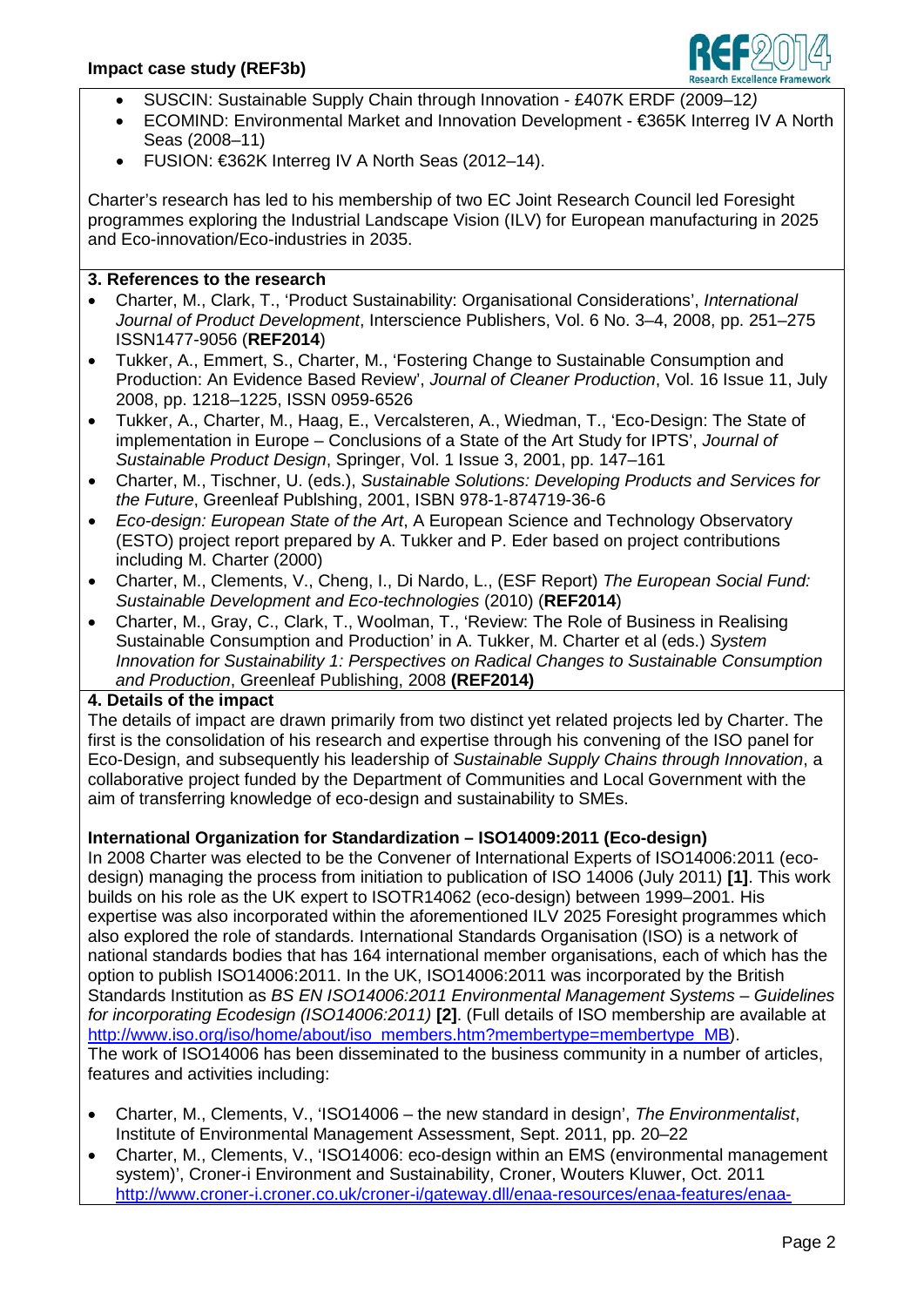

[features-content/enaa-gold-features-dcam-5375710?f=templates\\$fn=enaa-frameset.htm\\$3.0](http://www.croner-i.croner.co.uk/croner-i/gateway.dll/enaa-resources/enaa-features/enaa-features-content/enaa-gold-features-dcam-5375710?f=templates$fn=enaa-frameset.htm$3.0)

- Oct. 2011, ISO14006 (Farnham), free workshop led by Charter and Clements: 10 SME delegates (82% rating); Dec. 2011, ISO14006 (Farnham), free workshop led by Charter and Clements: 5 SME delegates (75% rating)
- Responding to the growing business awareness of ISO 14006, two information videos were produced: Nov. 2011, ISO14006 video (English) uploaded to YouTube (1547 views as at 31.07.13); Feb. 2012, ISO14006 video (Mandarin captions) uploaded to YouTube (277 views as at 31.07.13)
- Webinar with IEMA led by Charter and Clements in Dec. 2011 provided guidance on the integration of eco-design into management systems and was attended by 90 online delegates
- M. Charter and V. Clements led a workshop on ISO14006 at the Institute of Environmental Management (IEMA) conference (UK, Nov. 2011) <http://www.iema.net/conferences/iemaconference/2011>

### **Sustainable Supply Chains through Innovation (SUSCIN) [3]**

Building on an established body of research concerned with the business and organisational aspect of eco-innovation, CfSD was commissioned by the Department of Communities & Local Government (DCLG) to lead Sustainable Supply Chains through Innovation (SUSCIN) working with project partners Action Sustainability (AS) and Remade South East (RSE).

The project, undertaken between January 2009 and June 2012, sought to build the sustainable business/eco-innovative capacity of SMEs in the South East; deliver sustainable procurement training to buyers in the South East; and to bring together buyers and SME suppliers of ecoinnovative products, technologies and services in the South East. Match-funded by the European Regional Development Fund (ERDF), and the South East England Development Agency (SEEDA), the project had a total value of £407,677.88 and included programme design, delivery and evaluation. The SUSCIN project developed a series of innovative activities, workshops and events for disseminating and transferring research knowledge through active engagement of SMEs, procurement professionals and buyers in the South East. Working with specific businesses over a sustained period of time, these activities were bespoke and specific to the needs of SMEs while also offering training and development more broadly. Events included 'Meet the Buyer/Green Buyer' brokerage sessions, sustainable procurement training courses; 'Green Dragon' workshops; 'GreenThink' workshops; and 1:1 consultancy support. Specific sessions focused on the application of eco-design within environmental management systems (ISO 14006), Intellectual Property, and Green Marketing **[3]**.

'GreenThink' is a customised process that aims to support individual companies in developing more sustainable solutions through existing and new products, services and product-services. GreenThink is a staged bespoke process beginning with an initial analysis of the SME's particular needs in relation to its existing and/or new product development and/or innovation processes. This is followed by a 'GreenThink' open ideas-generation session based on findings. The process addresses: 'state of the art' presentation on sustainable innovation and design; identification of income generating opportunities; highlighting of obstacles to market success; 'drill down' focus on specific opportunities; development of commercialisation plans; marketing and selling products; networking opportunities. The ideas are filtered, analysed and presented back to the SME in a succinct report produced within five to ten days of the final workshop. The report provides recommendations in relation to a) existing solutions, b) the development of new sustainable solutions, and/or c) other innovation/organisational challenges/opportunities that have been identified. The GreenThink process was conducted with 36 SMEs from Hampshire, Kent, East Sussex, Surrey, West Sussex, Berkshire and Oxfordshire, during which 247 delegates attended from 98 SMEs **[3]**.

'Green Dragons' aimed to be a practical implementation of the Forward Commitment Procurement (FCP) initiative, which originally arose out of 'Procuring the Future', the 'Sustainable Procurement Task Force' report produced in 2006. It was designed as an innovative workshop and consultancy service, where a team of experienced consultants source and nurture an eco-innovative pipeline of products, technologies or services, focused on the construction sector. Eco-innovative suppliers